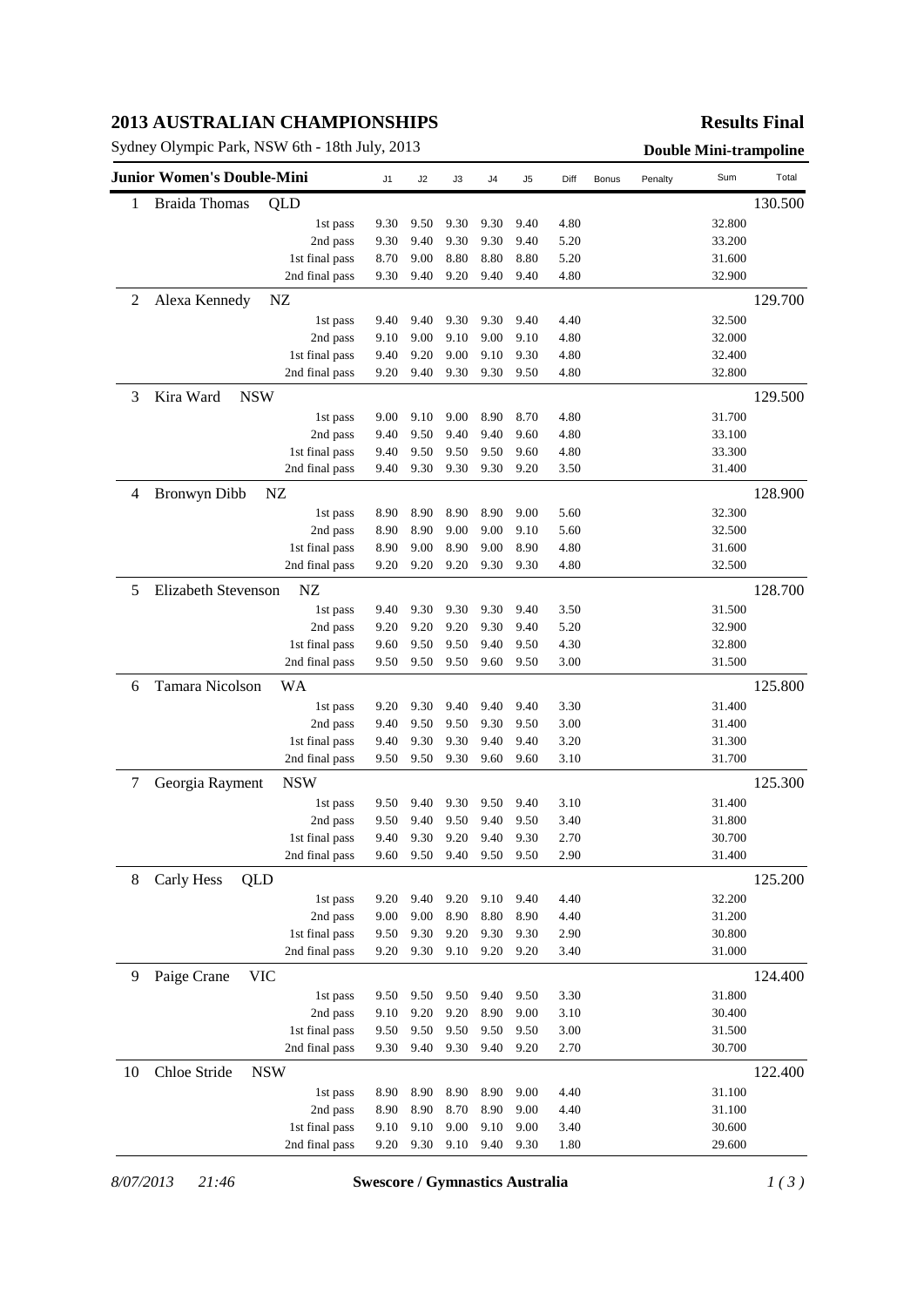## **2013 AUSTRALIAN CHAMPIONSHIPS**

Sydney Olympic Park, NSW 6th - 18th July, 2013 **Double Mini-trampoline**

#### **Results Final**

| <b>Junior Women's Double-Mini</b> |                          |                                  | J1           | J2           | J3           | J4           | J5           | Diff         | Bonus | Penalty | Sum              | Total   |
|-----------------------------------|--------------------------|----------------------------------|--------------|--------------|--------------|--------------|--------------|--------------|-------|---------|------------------|---------|
| 11                                | Leilani Golding          | WA                               |              |              |              |              |              |              |       |         |                  | 122.200 |
|                                   |                          | 1st pass                         | 9.10         | 9.10         | 9.00         | 9.10         | 9.00         | 3.30         |       |         | 30.500           |         |
|                                   |                          | 2nd pass                         | 9.50         | 9.50         | 9.60         | 9.40         | 9.40         | 3.30         |       |         | 31.700           |         |
|                                   |                          | 1st final pass                   | 9.50         | 9.40         | 9.40         | 9.40         | 9.50         | 2.20         |       |         | 30.500           |         |
|                                   |                          | 2nd final pass                   | 9.00         | 8.90         | 8.90         | 9.00         | 8.90         | 2.70         |       |         | 29.500           |         |
| 12                                | Carina Hagarty           | QLD                              |              |              |              |              |              |              |       |         |                  | 62.000  |
|                                   |                          | 1st pass                         | 9.30         | 9.30         | 9.40         | 9.20         | 9.20         | 3.40         |       |         | 31.200           |         |
|                                   |                          | 2nd pass                         | 8.90         | 8.80         | 8.70         | 8.80         | 8.80         | 4.40         |       |         | 30.800           |         |
|                                   |                          | 1st final pass                   |              |              |              |              |              |              |       |         |                  |         |
|                                   |                          | 2nd final pass                   |              |              |              |              |              |              |       |         |                  |         |
| 13                                | Cheyanna Robinson        | QLD                              |              |              |              |              |              |              |       |         |                  | 61.400  |
|                                   |                          | 1st pass                         | 9.50         | 9.40         | 9.50         | 9.30         | 9.40         | 2.90         |       |         | 31.200           |         |
|                                   |                          | 2nd pass                         | 9.20         | 9.20         | 9.10         | 9.00         | 9.20         | 2.70         |       |         | 30.200           |         |
|                                   |                          | 1st final pass                   |              |              |              |              |              |              |       |         |                  |         |
|                                   |                          | 2nd final pass                   |              |              |              |              |              |              |       |         |                  |         |
| 14                                | Lauren Wilson            | QLD                              |              |              |              |              |              |              |       |         |                  | 61.200  |
|                                   |                          | 1st pass                         | 9.30         | 9.30         | 9.30         | 9.20         | 9.10         | 3.00         |       |         | 30.800           |         |
|                                   |                          | 2nd pass                         | 9.30         | 9.30         | 9.20         | 9.00         | 9.20         | 2.70         |       |         | 30.400           |         |
|                                   |                          | 1st final pass                   |              |              |              |              |              |              |       |         |                  |         |
|                                   |                          | 2nd final pass                   |              |              |              |              |              |              |       |         |                  |         |
| 15                                |                          |                                  |              |              |              |              |              |              |       |         |                  | 60.400  |
|                                   | <b>Bethany Morris</b>    | <b>VIC</b>                       |              |              |              |              |              |              |       |         | 30.700           |         |
|                                   |                          | 1st pass<br>2nd pass             | 9.10<br>8.80 | 9.20<br>8.80 | 9.20<br>8.90 | 9.10<br>8.90 | 9.00<br>8.80 | 3.30<br>3.20 |       |         | 29.700           |         |
|                                   |                          | 1st final pass                   |              |              |              |              |              |              |       |         |                  |         |
|                                   |                          | 2nd final pass                   |              |              |              |              |              |              |       |         |                  |         |
| 16                                | <b>Eleanor St George</b> | <b>WA</b>                        |              |              |              |              |              |              |       |         |                  | 58.400  |
|                                   |                          |                                  | 9.30         | 9.30         | 9.20         | 9.10         | 9.40         | 2.70         |       |         | 30.500           |         |
|                                   |                          | 1st pass<br>2nd pass             | 9.20         | 9.00         | 9.10         | 9.00         | 9.10         | 0.70         |       |         | 27.900           |         |
|                                   |                          | 1st final pass                   |              |              |              |              |              |              |       |         |                  |         |
|                                   |                          | 2nd final pass                   |              |              |              |              |              |              |       |         |                  |         |
|                                   |                          |                                  |              |              |              |              |              |              |       |         |                  | 53.200  |
| 17                                | Francesca Quadrio        | QLD                              |              |              |              |              |              |              |       |         |                  |         |
|                                   |                          | 1st pass<br>2nd pass             | 9.20<br>6.50 | 9.30<br>6.60 | 9.30<br>6.60 | 9.20<br>6.50 | 9.40<br>6.70 | 3.70<br>2.00 |       |         | 31.500<br>21.700 |         |
|                                   |                          | 1st final pass                   |              |              |              |              |              |              |       |         |                  |         |
|                                   |                          | 2nd final pass                   |              |              |              |              |              |              |       |         |                  |         |
|                                   |                          |                                  |              |              |              |              |              |              |       |         |                  |         |
| 18                                | Djakirri Crafter         | <b>ACT</b>                       |              |              |              |              |              |              |       |         |                  | 52.100  |
|                                   |                          | 1st pass                         | 6.80<br>9.40 | 6.80<br>9.30 | 6.80<br>9.40 | 6.70<br>9.30 | 6.80         | 0.70         |       |         | 21.100           |         |
|                                   |                          | 2nd pass<br>1st final pass       |              |              |              |              | 9.40         | 2.90         |       |         | 31.000           |         |
|                                   |                          | 2nd final pass                   |              |              |              |              |              |              |       |         |                  |         |
|                                   |                          |                                  |              |              |              |              |              |              |       |         |                  |         |
| 19                                | Chloe White              | QLD                              |              |              |              |              |              |              |       |         |                  | 31.000  |
|                                   |                          | 1st pass                         | 9.30         | 9.20         | 9.30         | 9.10         | 9.20         | 3.30         |       |         | 31.000           |         |
|                                   |                          | 2nd pass                         | 0.00         | 0.00         | 0.00         | 0.00         | 0.00         | 0.00         |       |         | 0.000            |         |
|                                   |                          | 1st final pass<br>2nd final pass |              |              |              |              |              |              |       |         |                  |         |
|                                   |                          |                                  |              |              |              |              |              |              |       |         |                  |         |
| 20                                | <b>Taylor Ellison</b>    | <b>NSW</b>                       |              |              |              |              |              |              |       |         | Withdrawn        | 0.000   |
|                                   |                          | 1st pass                         |              |              |              |              |              |              |       |         | 0.000            |         |
|                                   |                          | 2nd pass                         |              |              |              |              |              |              |       |         | 0.000            |         |
|                                   |                          | 1st final pass                   |              |              |              |              |              |              |       |         | 0.000            |         |
|                                   |                          | 2nd final pass                   |              |              |              |              |              |              |       |         | 0.000            |         |

*8/07/2013 21:46* **Swescore / Gymnastics Australia** *2 ( 3 )*